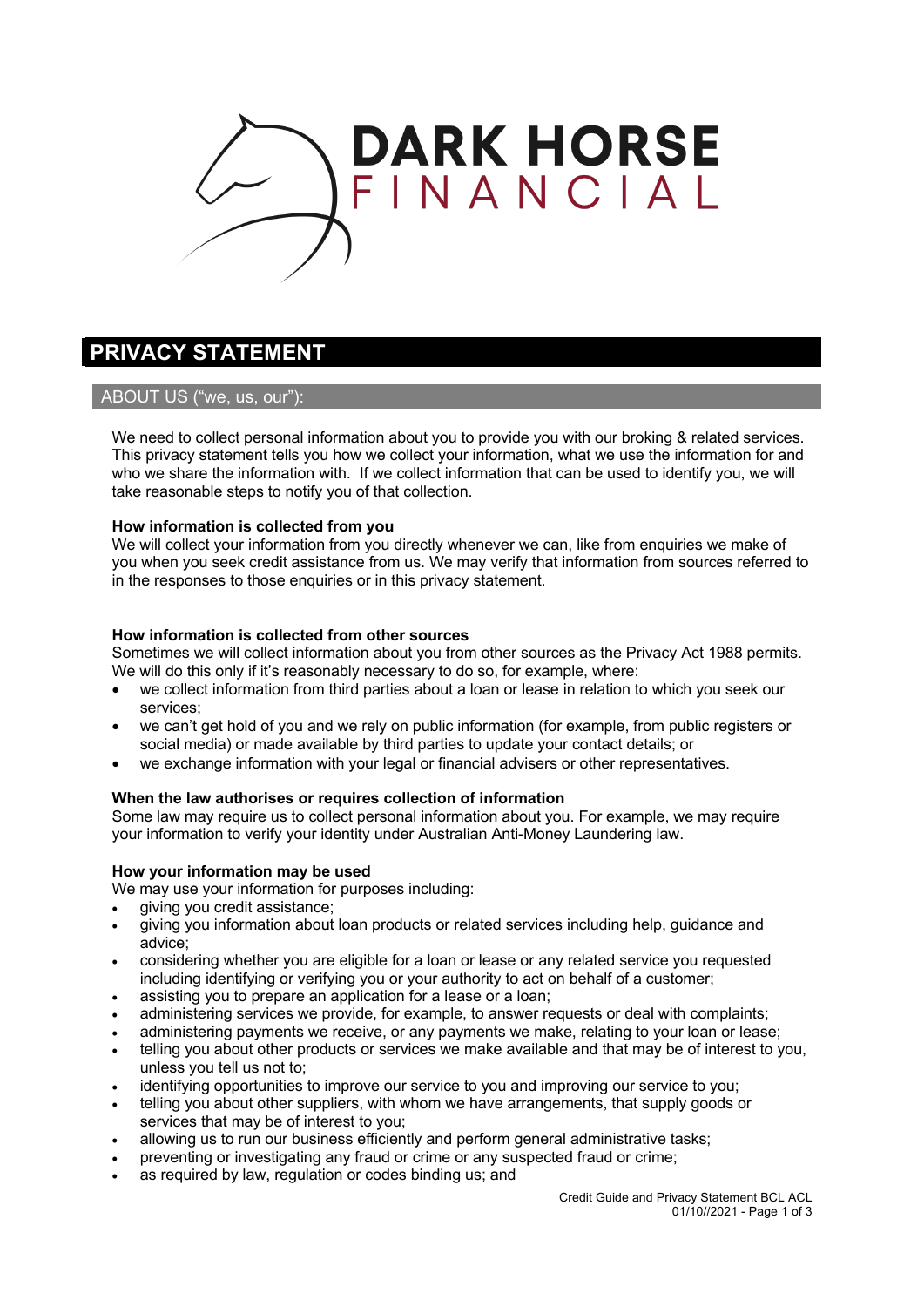any purpose to which you have consented.

You can let us know at any time if you no longer wish to receive direct marketing offers from us. We will process your request as soon as practicable.

# **What happens if you don't provide information?**

If you don't provide your information to us, it may not be possible to:

- assist in finding a loan or lease relevant to your circumstances;
- verify your identity or protect against fraud; or
- let you know about products or services that might be suitable for your financial needs.

# **Sharing Your Information**

General

We may use and share your information with other organisations for any purpose described above.

## Sharing with your representatives and referees

We may share your information with:

- your representative or any person acting on your behalf (for example, lawyers, settlement agents, accountants or real estate agents); and
- your referees, like your employer, to confirm details about you.

## Sharing with third parties

We may share your information with third parties in relation to services we provide to you or goods or services in which we reasonably consider you may be interested. Those third parties may include:

- the Broker Group through whom we submit loan or lease applications to lenders or lessors on the Broker Group's panel. You can access the Broker Group's privacy notice at www.planaustralia.com.au/privacy-policy It sets out how that Broker Group manages your personal information and where you can find its privacy policy;
- if we are not an Australian Credit Licence holder, the Australian Credit Licence holder that authorises us to engage in credit activities. Our credit guide will tell you who that Australian Credit Licence holder is. If it is Buyers Choice Licencing Pty Ltd (BCL) you can view BCL's privacy notice at www.buyerschoice.com.au It sets out how BCL manages your personal information and where you can find its privacy policy;
- referrers that referred your business to us:
- financial services suppliers with whom we have arrangements;
- valuers;
- lenders, lessors, lender's mortgage insurers and other loan or lease intermediaries;
- organisations, like fraud reporting agencies, that may identify, investigate and/or prevent fraud, suspected fraud, crimes, suspected crimes, or other misconduct;
- government or regulatory bodies as required or authorised by law. In some instances, these bodies may share the information with relevant foreign authorities;
- guarantors and prospective guarantors of your loan or lease;
- service providers, agents, contractors and advisers that assist us to conduct our business for purposes including, without limitation, storing or analysing information;
- any organisation that wishes to take an interest in our business or assets; and
- any third party to which you consent to us sharing your information.

## Sharing outside of Australia

We may use overseas organisations to help conduct our business. As a result, we may need to share some of your information (including credit information) with such organisations outside Australia. The countries in which those organisations are located are:

• N/A

We may store your information in cloud or other types of networked or electronic storage. As electronic or networked storage can be accessed from various countries via an internet connection, it's not always practicable to know in which country your information may be held. If your information is stored in this way, disclosures may occur in countries other than those listed.